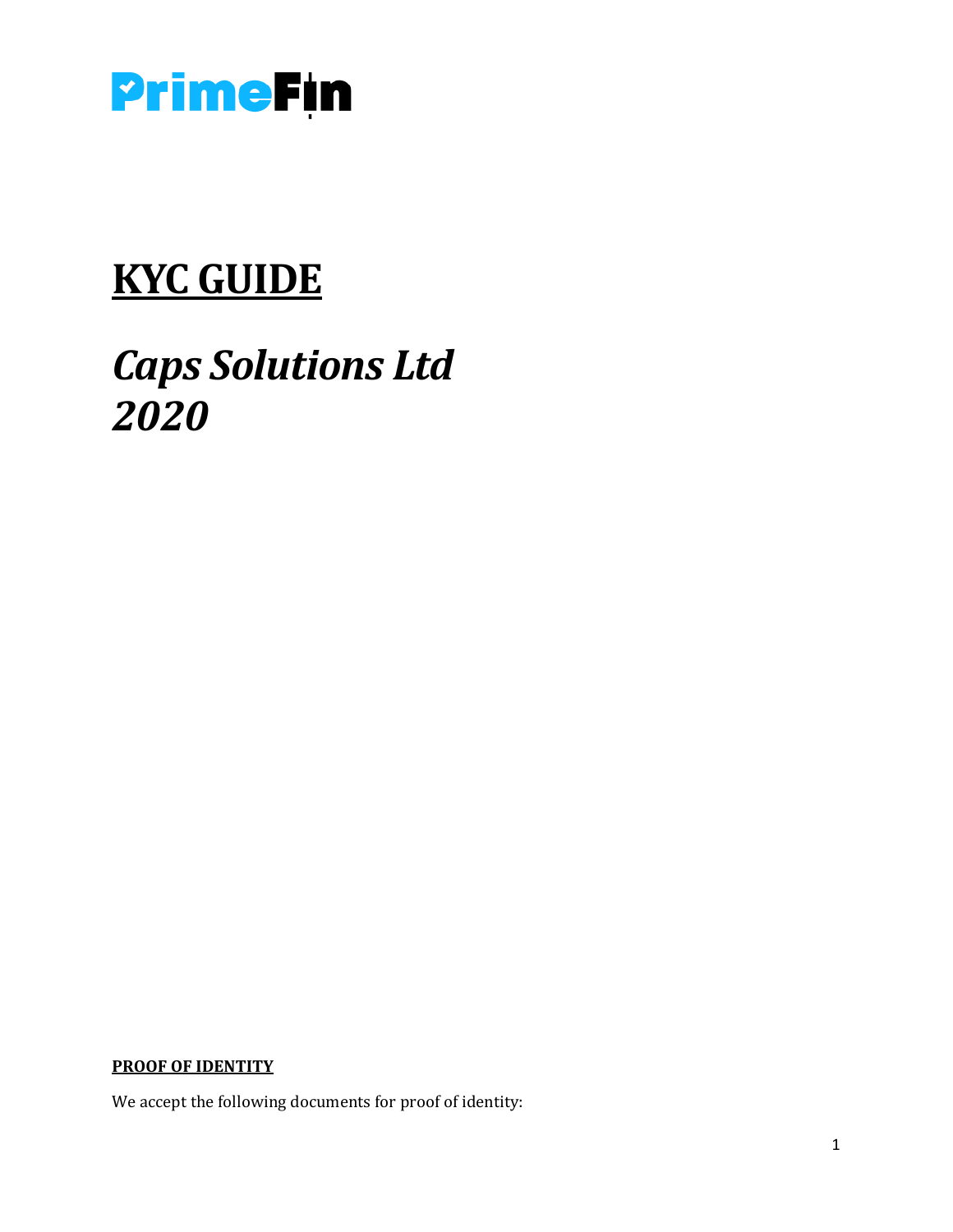# **PrimeFin**

- 1. Valid National ID card
- 2. Valid National Passport
- 3. Driving License

All of the above types of identification must have:

- Full name
- Photo
- Date of Birth
- Place of Birth/Nationality
- Unique ID Number
- Issuing Authority
- Expiry Date
- Must be in Color copy
- All 4 corners of the document must be shown

## **PROOF OF RESIDENCE**

1. Utility Bill

This includes: electricity bill, water bill, landline telephone bill, local authority tax bill or any other bill meeting the below requirements:

- Full name
- Residential address
- Logo of the relevant authority or clear stamp indicating the issuing authority
- All 4 corners of the document must be shown
- Issued within the last 6 months

### 2. Bank Statement

- Full name
- Residential address
- Logo of the Bank or clear stamp of the Bank
- All 4 corners of the document must be shown
- Issued within the last 6 months
- 3. Reference Letter
- Full name
- Residential address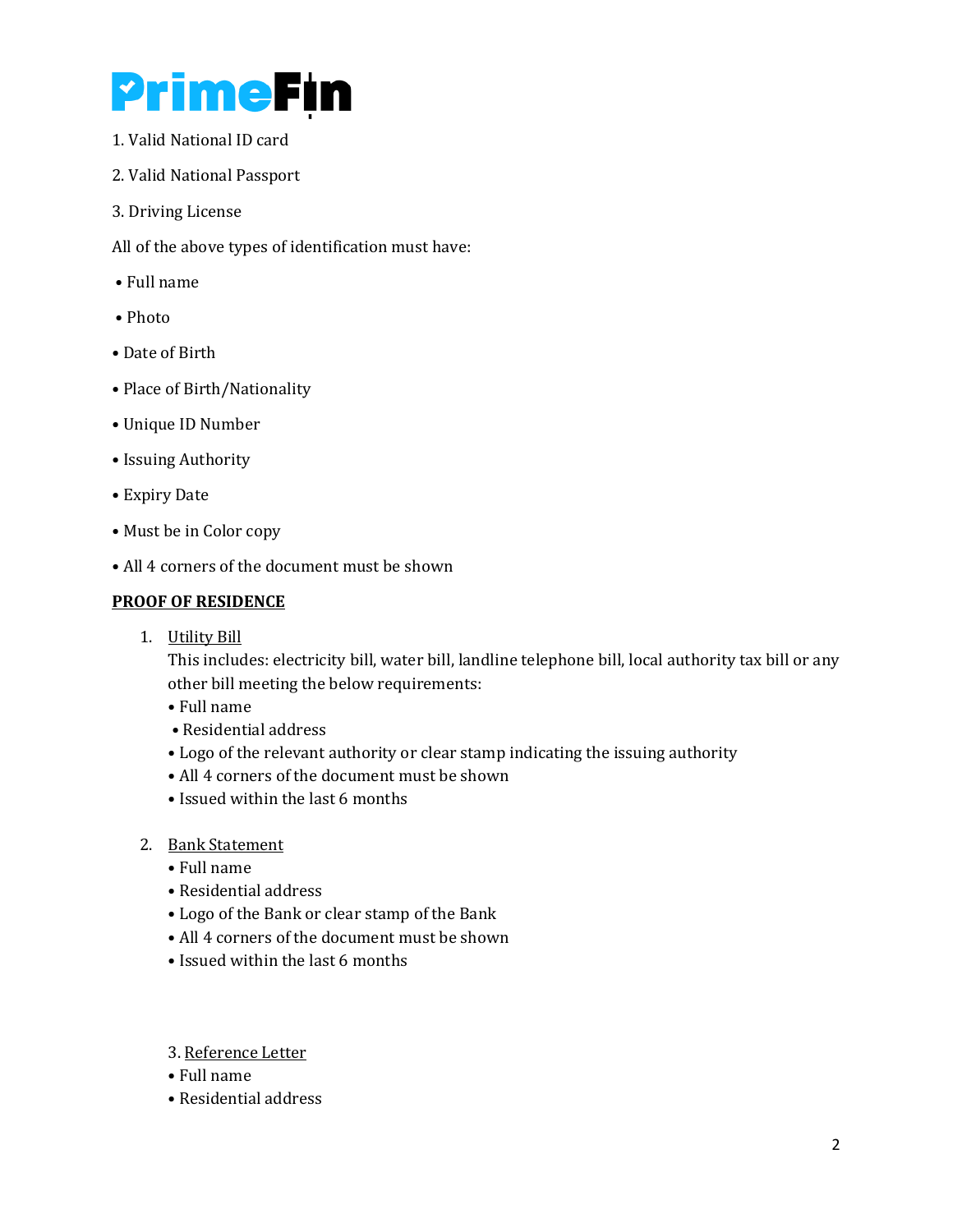

• Printed on the letterhead of the relevant organization/authority and signature by an authorized officer

- All 4 corners of the document must be shown
- Issued within the last 6 months

#### 4. Affidavit

- Full name
- Residential address
- Notarized by a public notary or a government authority
- All 4 corners of the document must be shown
- Issued within the last 6 months

#### **OTHER IMPORTANT DOCUMENTS**

#### **For deposits made through credit/debit card:**

- 1. Credit/Debit card (Front & Back)
	- Full name of cardholder
	- Date of expiry of the card
	- Showing the last 4 digits (these should be matching the card number used to fund the account of the Client)
	- Signature on the designated space provided on the card
	- All 4 corners of the document must be shown

\**Please ensure that the first 12 digits of the card are covered/not shown*

- 2. Proof of cardholder document
	- Full name
	- Date
	- Banks' name and logo
	- Showing the last 4 digits of the card
	- All 4 corners of the document must be shown

#### **For deposits made through wire transfer:**

- 1. Confirmation of deposit through wire transfer
	- Full Name
	- Date
	- Company's details for the actual transaction